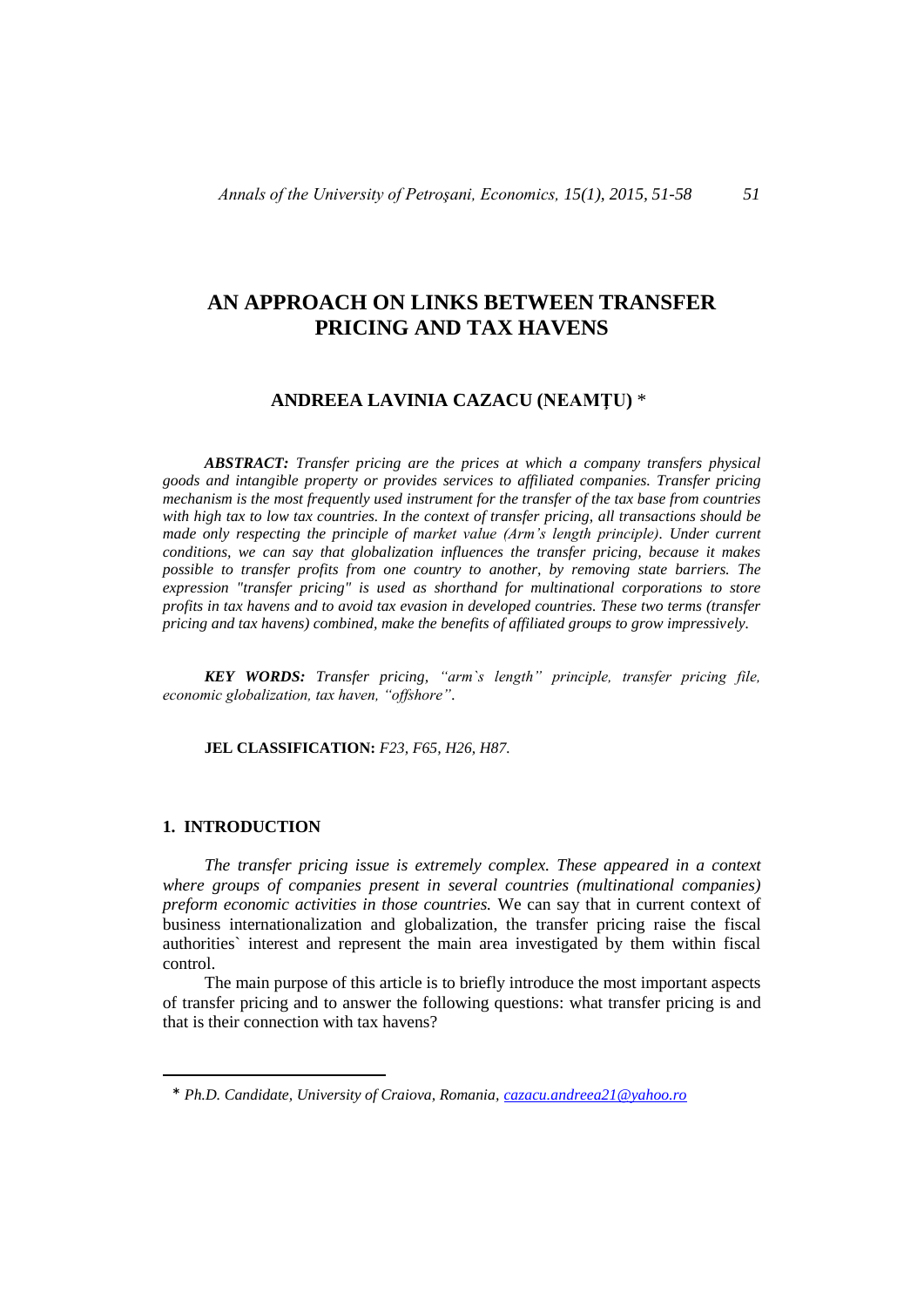## **2. TRANSFER PRICING AND ECONOMIC GLOBALIZATION**

Transfer pricing is a commercial reality and represents the prices at which goods or services are sold or bought, noting that both the seller and buyer are controlled by the same entity or by shared entities.

The main inter-companies transaction types involve: goods sale, services provision (for example, a central IT group provides support services worldwide), transfer or sale of tangible or intangible assets (for example, selling or licensing technology) and intercompany finance (e.g. a loan among companies, guarantee fees, factoring).

 Establishing transfer pricing is also a problem for global operations that involve running some actions with costumers (including marketing, price setting and risk management activities) related to a particular financial product or a financial product line, in several tax jurisdiction and/or via several participants.

Most of the countries, ask multinational enterprises to demonstrate that their intercompanies transactions are in accordance with the market value principle or respect the "arm`s length principle". Their primary concern is whether, taxable persons that operate in a certain country achieve a fair income.

Transfer pricing is an international fiscal problem, so that OECD directives (Organization Guidelines for Economic Cooperation and Development) have established "arm`s leg" as the basic principle of transfer pricing. This principle implies the following situation: when two close people (affiliates) meet, there is the natural tendency for them to hug each other. The theory requires that the relationship between these people be the same as between two strangers (independents) that shake hands.

When they conclude a transaction, and so they remain at an arm's length (Arm's Length Principle – ALP Eng).

In order to explain better this principle, we are given the following example: If two companies, who have had commercial links, conclude a transaction, it will generally have as result a market price. This is known as "arm`s length" transaction, because it represents the real negotiation product in a market. The arm`s length price is usually considered to be acceptable for tax purposes. But, when two companies have commercial links, they may wish to artificially distort the real price at which the transaction is registered, in order to minimize the total tax bill. This could, for example, to help registering the profit in a tax haven with low or zero tax.

Preparing the transfer pricing documentation should no longer be considered just as a compliance exercise, but should become an inherent part of the fiscal risk management strategy of the group. The transfer pricing file represents a requirement of documentation imposed on entities, individual or legal entity, that come into commercial and financial links with other individuals or affiliated legal entities. A good file should contain the information required by legislation in force, included in the ANAF ORDER 222/2008 (Official Monitor, no. 129/2008). It is important mentioning that transfer pricing legislation in Romania is heavily influenced by the regulations issued by two extremely important organizations: OECD and the European Commission via the Joint Transfer Pricing Forum of the European Union (EU Joint Transfer Pricing Forum). Thus, the national legislation on transfer pricing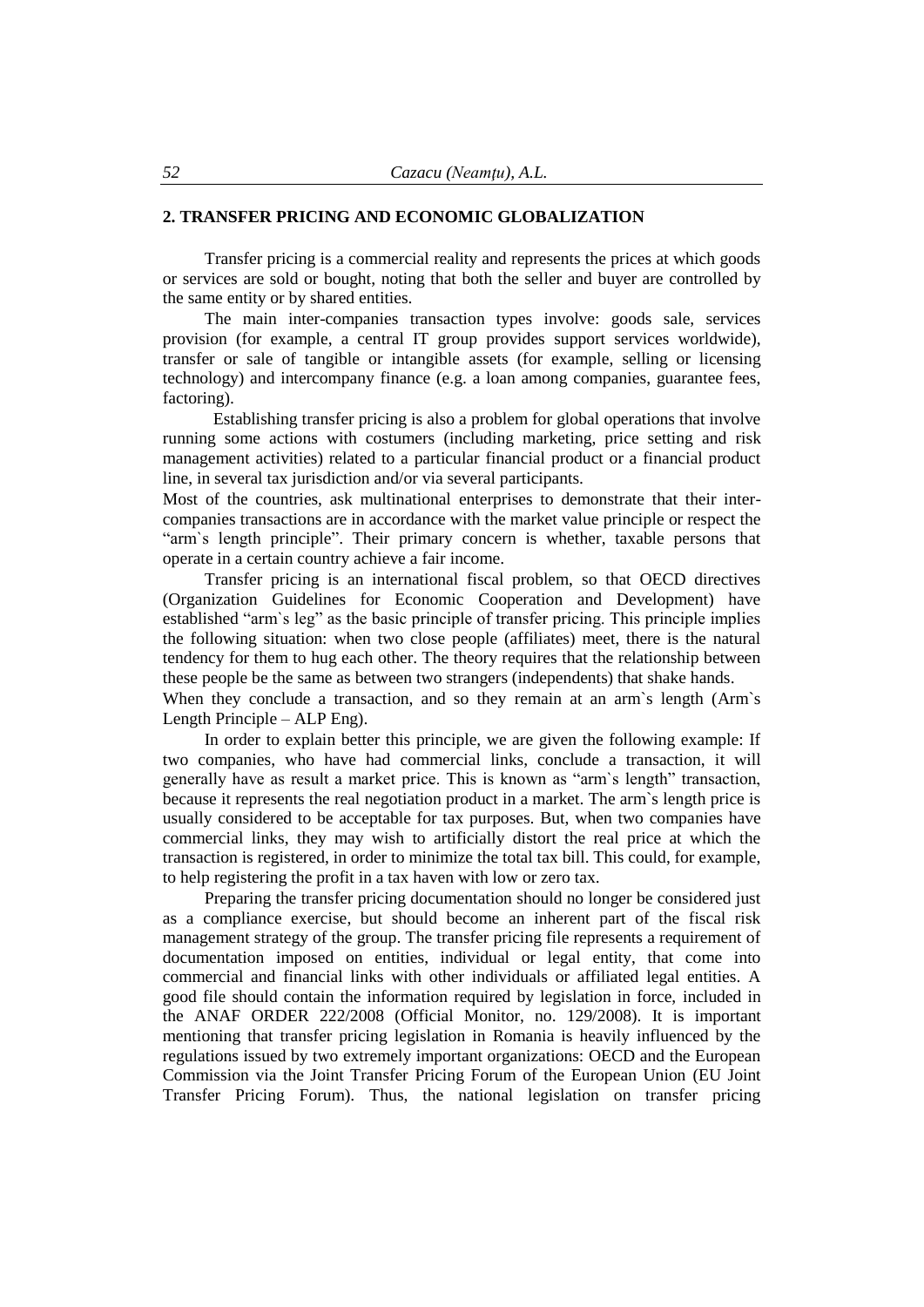documentation is completed with guidelines regarding transfer pricing issued by OECD and The Code of Conduct concerning transfer pricing documentation, published in EU Official Journal, no. C176/1 of 28 July 2006 (According to art. 6 of Order No. 222/2006).

In Romania, the law penalizes the circumstances when files are not presented or are incomplete. Each taxpayer is required to do a pricing file, because via these regulations, tax legislation ensures that:

- a) receives the information they need to run a proper risk assessment on transfer pricing, respectively a tax audit on transfer pricing.
- b) the tax payer has given adequate attention on regulation concerning the transfer pricing determination method and has reported revenues from transitions with affiliated party.

If the taxpayer refuses to provide the transfer pricing file or gives incomplete information, the taxpayer bears a fine imposed for file failure. The transfer pricing file audit can be initiated by selecting taxpayers by various criteria such as: significant transaction with affiliates; significant, recurrent loss; nonpayment or incomplete payment of tax liabilities; taxpayer behavior: appropriate or inappropriate. The document is also a way of fiscal protection. Each company knows the assumed risks and the assets used within the group, so that can argue that affiliates have sense and economical content and were conducted at the market price. This is the taxpayer defend for the tax inspector, and for the pricing adjustments and it should be updated whenever changes occur.

The methods used to determine the pricing transfer establish whether the conditions required in commercial or financial links between affiliated companies are in accordance with the principle of market value. CTN has the freedom to choose their own method that will not be contested by fiscal authorities. We could say that choosing a method could be hard, and initially various methods should be considered, in order to fulfill the condition that the best estimate of a price at the market value of the asset is provided.

*"*When establishing the method for right transfer pricing, one should consider several factors which include the individual circumstances of the case, transaction type, contractual terms, the market and industry conditions in which the company operates, the precision degree of making adjustments in order to obtain the best comparability, and last but not least, the analysis of functional profile and risk analysis of the companies involved in the analyzed transaction" (Adrian Rus, Department Manager of Tax Assistance of Ernst & Young- [online]- available at [http://www.startups.ro/analize/ce-sunt-si-cum-utilizezi-preturile-de-transfer\)](http://www.startups.ro/analize/ce-sunt-si-cum-utilizezi-preturile-de-transfer).

The transfer pricing problem is complex both for fiscal authorities and multinational companies, being the most important fiscal problem at present for them.

Because of the economy globalization and the desire of most taxpayers to reduce the tax burdens, states now take measures to protect the tax collections and especially measures to avoid outsourcing tax base of contributions to affiliate entities to obtain a more favorable tax regime.

*The current economic globalization has brought not only benefits, but some side effects, less auspicious, such as, for example the phenomenon of internalization of*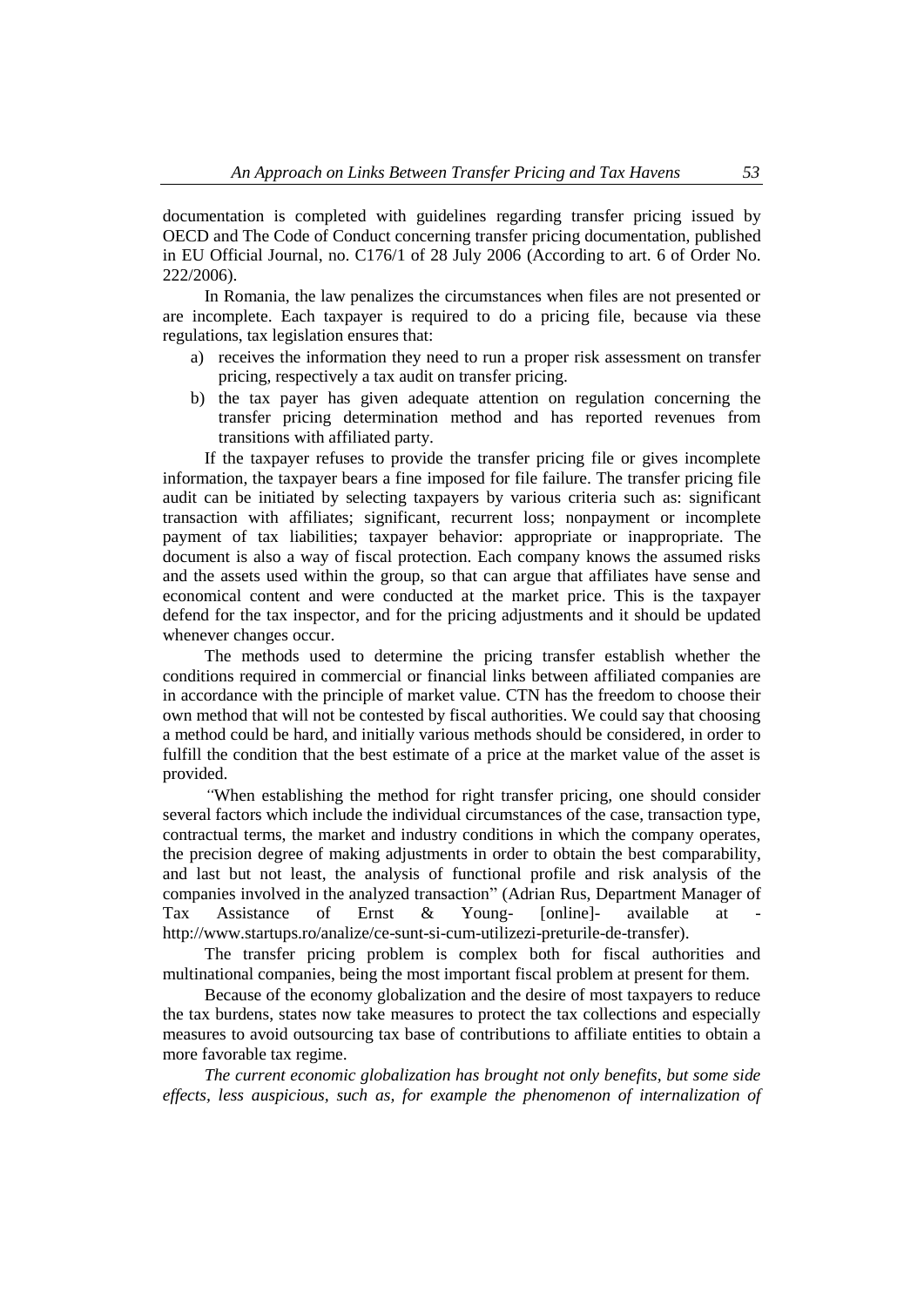*economic crimes. Practically, "globalization can be assimilated as the transfer pricing reason of existing"* (Pătroi, et al., 2013, pp.5- 7).

As a summary, we can say that "transfer pricing are important, because if there is a change of them, this will have effects both on the allocation of profits in a multinational company, and on the evolution of other taxes in the residence country. The tax authorities pay more attention in what concerns the transfer prices, because their trading is an important part of the tax basis for companies" (Press Release: OECD Publication - Ghidul preturilor de transfer, Camelia Dobre [online]- available at [http://www.startups.ro/analize/ce-sunt-si-cum-utilizezi-preturile-de-transfer\)](http://www.startups.ro/analize/ce-sunt-si-cum-utilizezi-preturile-de-transfer).

## **3. HOW TO USE TAX HAVENS, BASED ON PRACTICING TRANSFER PRICING**

Transfer pricing is one of the most important issues of national and international taxation. In Romania, the concept of transfer pricing was first mention in the Tax Code of 1994. But not until 2000 was developed the necessary legislation to ensure the application of the arm`s length standards in transactions between affiliated parts (Pricewaterhouse Coopers, 2005), and the Law no. 571/2003 regarding the Fiscal codedefines related parties.

In what concerns the "tax haven" term, it refers to those jurisdictions where tax burden is very low or nonexistent. In the same time, both in the scientific literature and in practice, the tax havens are also called "tax shelters" because of the advantages they offer. Their attractiveness lies not only on the fiscal reasons, but is optimized by the secrecy and confidentiality of the operations developed, the existing infrastructure or the political and social stability.

According to a statement released on 11 December 2012 by the European Commission, "almost 1 trillion euros is annually lost due to tax evasion in the European Union", says Algirdas Šemeta, European Commissioner for taxes. Lee Sheppard said that "transfer pricing is the edge for the irregularities in the international tax system" (Lee Sheppard, 2012). Starting with the definition given by Lee Sheppard, this article shows how transfer pricing can be used by multinational companies to maximize their profits via tax evasion in order to obtain tax cuts. Considering these details, I want to emphasize the connection between transfer pricing and tax havens because I believe that these transfer pricing are used as "a smokescreen" that allows developed countries to avoid fiscal evasion.

Some experts consider that the association of tax havens and tax fraud is a bit forced, as long as the utilization of the advantages given by tax havens is not properly sanctioned. These tax havens "attract like a magnet" the financial resources of affiliate groups, leading to economic crime internationalization, acting with an apparent tempt of legality. This "form of legality" started to come out lately, as a result of investigations initiated by special committees.

Transfer pricing represent the prices at which transactions occur between companies of the same group and are frequently used by large companies for "fiscal optimization", favoring certain subsidiaries, namely those from countries with softer tax regime. It is also known that transfer prices are seen as a legitimate business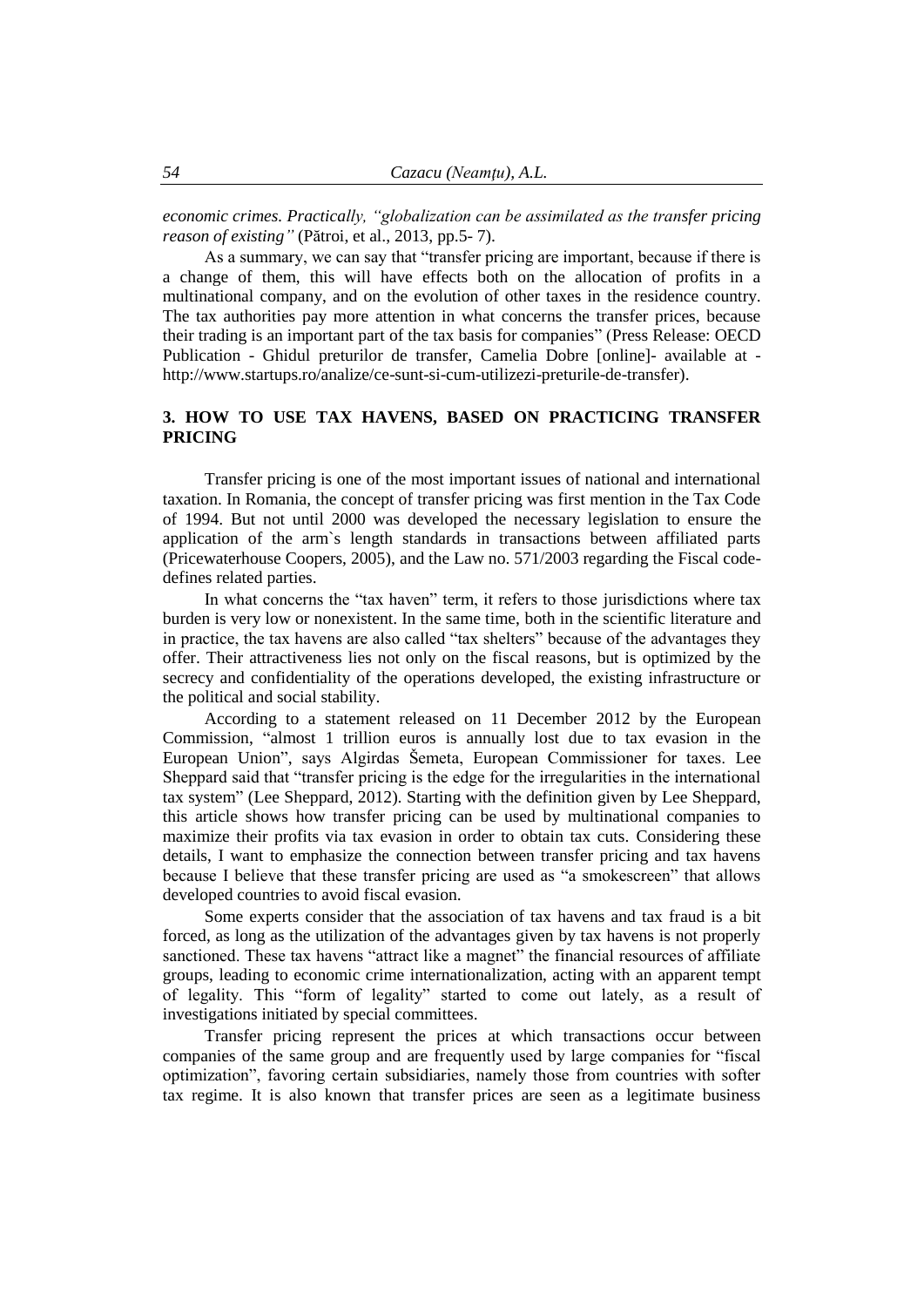opportunity for transnational corporations, and are often used for financial distort and to avoid taxation. More than ever, all over the globe, companies seek to proactively attenuate the associated risks with the transfer prices- reducing the risk of a faulty audit or preventing a double or triple taxation, the result of implementing a wrong strategy.

Transfer prices intervene whenever two companies belonging to the same multinational group makes transactions: for example, when an American subsidiary of Coca-Cola buys something from a French subsidiary, associated with Coca-Cola, parties establish a price for the transactions- this is the way of establish transfer pricing.

Establishing transfer pricing is not in itself illegal or abusive. The mispricing of the transfer value, also known as transfer pricing manipulation or abusive transfer pricing, is illegal or abusive. Transfer pricing are usually investigated as part of the ordinary tax audit. It is also well known that multinational companies can work against national interest and the damage resulting from the prevailing approach of the arm`s length principle was and still is, substantial. Governments around the world are systematically impeded in their ability to collect incomes from corporate tax systems.

If comparability differences are found, the taxpayer cannot adequately explain such differences, and is concluded that transfer prices are not established at arm`s length, and the tax authority is entitled to adjust the amount of incomes and expenses, so the market value to be revealed. Currently that provision is applied both to internal transactions and cross-border ones (ANAF, 2014).

Newspapers use the term "transfer pricing" as a shorthand for multinational corporations that store their profits in ,,tax havens" to avoid tax evasion in developed countries. Specialists in taxation fields are bothered by this characterization, arguing that transfer prices are a neutral expression to describe the process by which profits are distributed between different jurisdictions.

The financial accounting ignores affiliates and treats the corporatist group as a single entity. Multinationals report big profits registered in tax havens such as the Cayman Islands, Luxembourg, Switzerland and Ireland. However some incomes are not taxed anywhere. Americans call this "incomes from nowhere", while Europeans call it "white income".

In order to combat tax evasion, the authorities propose several measures (Pătroi, et al., 2013, pp. 119-122):

- 1. removing the interpretable tax practices this measure determined the representatives of major economies to put pressure on the OECD to emit a report outlining the cause and nature of the taxe base erosion, which has happened with the publication of the erosion of the tax base report and profit move on 12 February 2013 (OECD, 2013);
- 2. strengthening rules for foreign companies controlled by residents- analysis and development of current rules on the control of affiliates is recommended;
- 3. combating damaging fiscal practices by enhancing transparency and the economic substance- it reiterates the conclusions of the OCED report in 1998, on the preferential regimes in that lox taxing in certain jurisdictions will not help long term any estate, because in the end, the other jurisdictions will reduce charges and all estates will lose;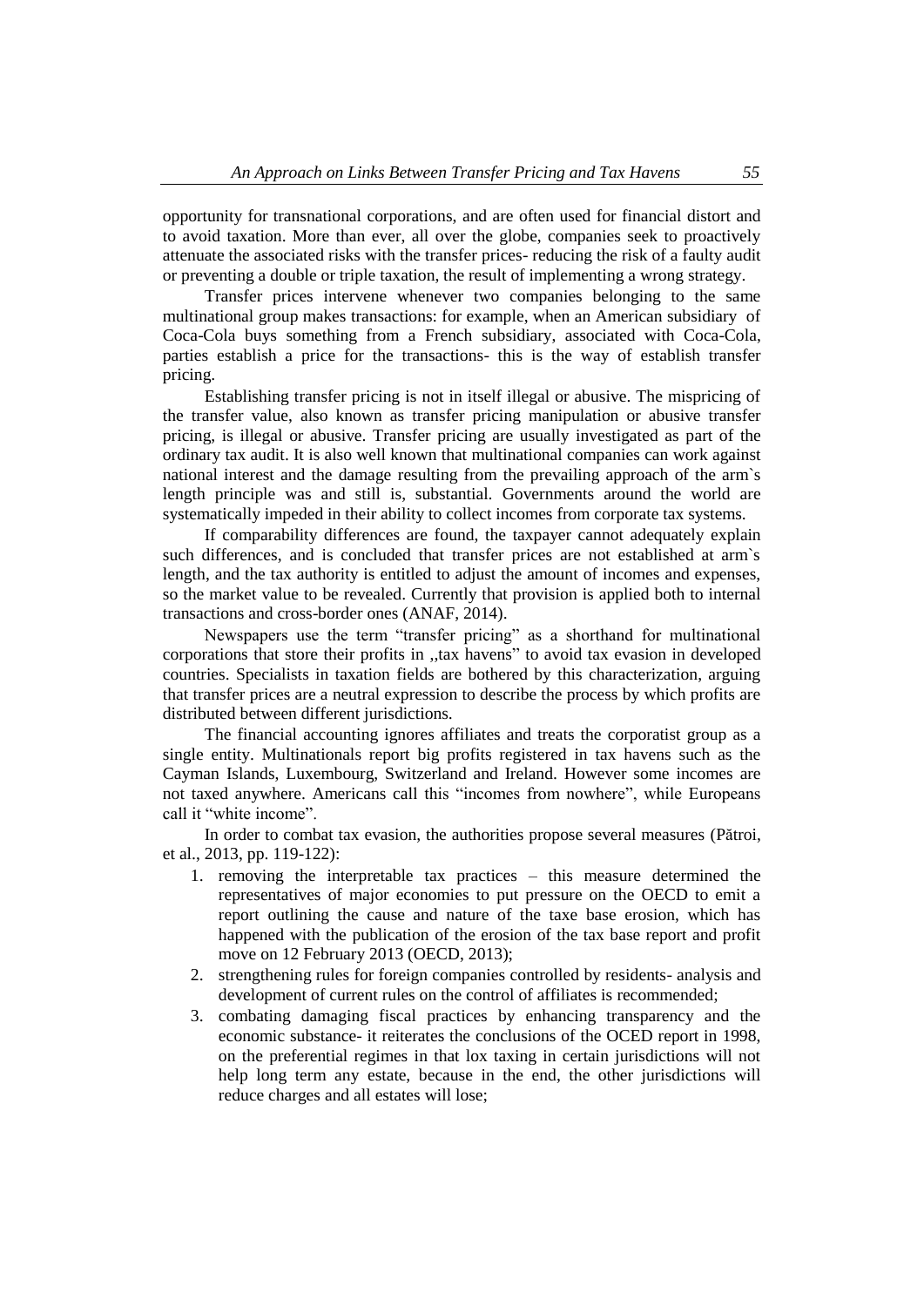- 4. abuse prevention by conventions of avoiding double taxation- is necessary the development of the current legislative framework, so that is takes into account the situations where member countries are interposed between bilateral relations regulated by convention of double taxation avoidance;
- 5. transfer pricing analysis regarding intangible assets, capital risks and other transactions with risks, measure that takes into account the value creation chain, within groups of companies, which are proposed to implement rules that prevent unjustified fiscal optimization by transferring them in low tax jurisdictions;
- 6. review the transfer pricing documentation the lack of multinational companies` transparency makes it difficult for tax authorities to check the transfer pricing policies. These companies will have the obligation to transmit to all tax authorities' information about global allocation of the income, economical developed activities and the international paid taxes.

Fiscal motivations are a determined factor in the use of tax havens (Pătroi, 2007, pp. 152-153), and they vary from perfectly legal to the fraudulent ones, considered real financial engineering, among these are:

- "tax planning" transactions, preformed in compliance with legal fiscal stipulations, specific for transport and naval industry and for the sales through subsidiaries in tax havens that do not affect related parties.
- "tax avoidance" transactions, which are situated at the edge of legality and skillfully exploits, with maximum effectiveness, some legislative gaps and administrative inconsistencies. In this type of transactions an aggressive mechanism of transfer pricing is performed. They can be found under the form of using investment companies in construction field and services field.
- "double trusts" transactions that involve tax fraud and are performed without respecting the law, there`s no doubt about this. In this category is included the covering of some strategies to avoid paying taxes and masking suspect commercial transactions, in order to hide that transactions about which are claimed to cause losses, in fact never actually occurred. The fraudulent use of tax havens by these type of transactions is done by creating some sales companies, which are structured to look like they have connections only with separated parts, although in reality is exactly the opposite, those being managed and led by the same group of interests.

Factors influencing the decision of establishment in a certain tax haven fall into three broad categories:

- general factors which generally refer to the legal protection offered by tax haven, the existing consensus and political stability, the social situations and the lack of social convulsions etc.
- particular factors, which take into account the residence of individuals and legal entities, the tax havens accessibility from a geographical point of view and the links with the external, the living costs and establishing operations.
- specific factors, with a very large margin of variability, depending on the purpose of the future user of the tax haven.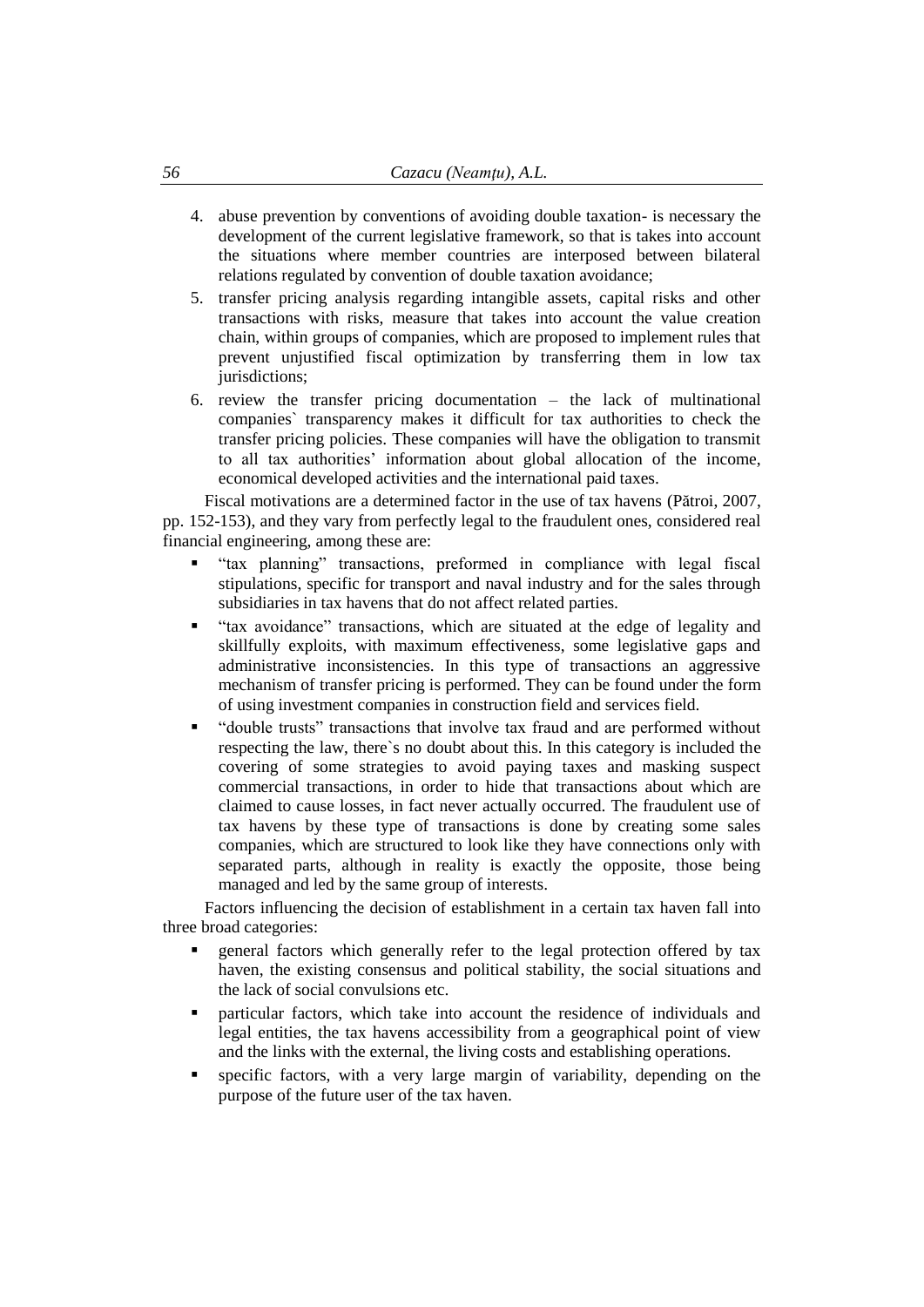It should be noted that there isn`t a system of quantitative and qualitative ranking of tax havens, universally valid. A certain tax haven becomes "optimal" in relation with the quality and the purpose that the user pursues.

*But lately, the term "tax haven" turned more into the pretentious "financial offshore center".* The rise of the offshore industry is due to the offshore companies that want to minimize their risks, regardless of their nature. The term "offshore" refers to jurisdictions that offer many tax advantages to companies registered into those jurisdictions (UNCTAD, 2001).

*Thus, we could define the "financial offshore center" as representing "states where most of financial transactions conducted by institutions located in their territory are managed for benefits on clients' residents in other states"* (Bişa, p. 35). A common feature of practicing tax havens cases refers to the difference between tax rate of the profit obtained in the residence country of the parent company and the existing tax levels in the countries where the other members of the group are registered, the profits migrating to countries where the least taxed are. Since transfer pricing and tax havens are combined, the resulting benefit increases impressively.

Tackling the problems created by corroborating transfer pricing with tax havens raises a greater obstacle: the cooperation between the source- country and the residence country. In practice there have been highlighted several methods to transfer the profits using both tax havens and transfer pricing..

Methods of the profits` transfer: the mechanism of converting debts into shares; rate interest mechanism; service delivery mechanism; dividends mechanism and the royalty mechanism.

As a summary, we can say that *"pricing is the point terminus of ingenuity in matters of exploitation of tax legislation"* (Cuciureanu, et al., 2013, p. 5), because is the link between the existing tax regulations of different national markets, and " a group that uses tax havens can make its subsidiary to be paid high transfer prices, which is situated in a country with normal tax system, increasing its profits in tax havens and decreasing them in countries with normal tax system" (Brémont & Gélédan, 1993, p.277).

### **4. CONCLUSION**

The issue of transfer pricing is complex both for tax authorities and for multinational companies, being the most important fiscal problem they face at present. These are carefully monitored, because their trading is an important part of tax base for companies. Transfer pricing are seen as shorthand for multinational corporations store the profits in tax havens to avoid tax evasion in developed countries.

In the current context of economic and financial global crisis, were the capitalization need grows, the process of "delocalization" of cash resource, generated precisely by transfer pricing mechanism, gets new valence.

The link between transfer pricing and tax havens consists in determining if the price is somehow too small or too big, so to be moved to a "more friendly" jurisdiction.

As a consequence of the above mentioned information, we can conclude that the favors enjoyed by tax havens are not only the result of a tax absence or a poor tax, the